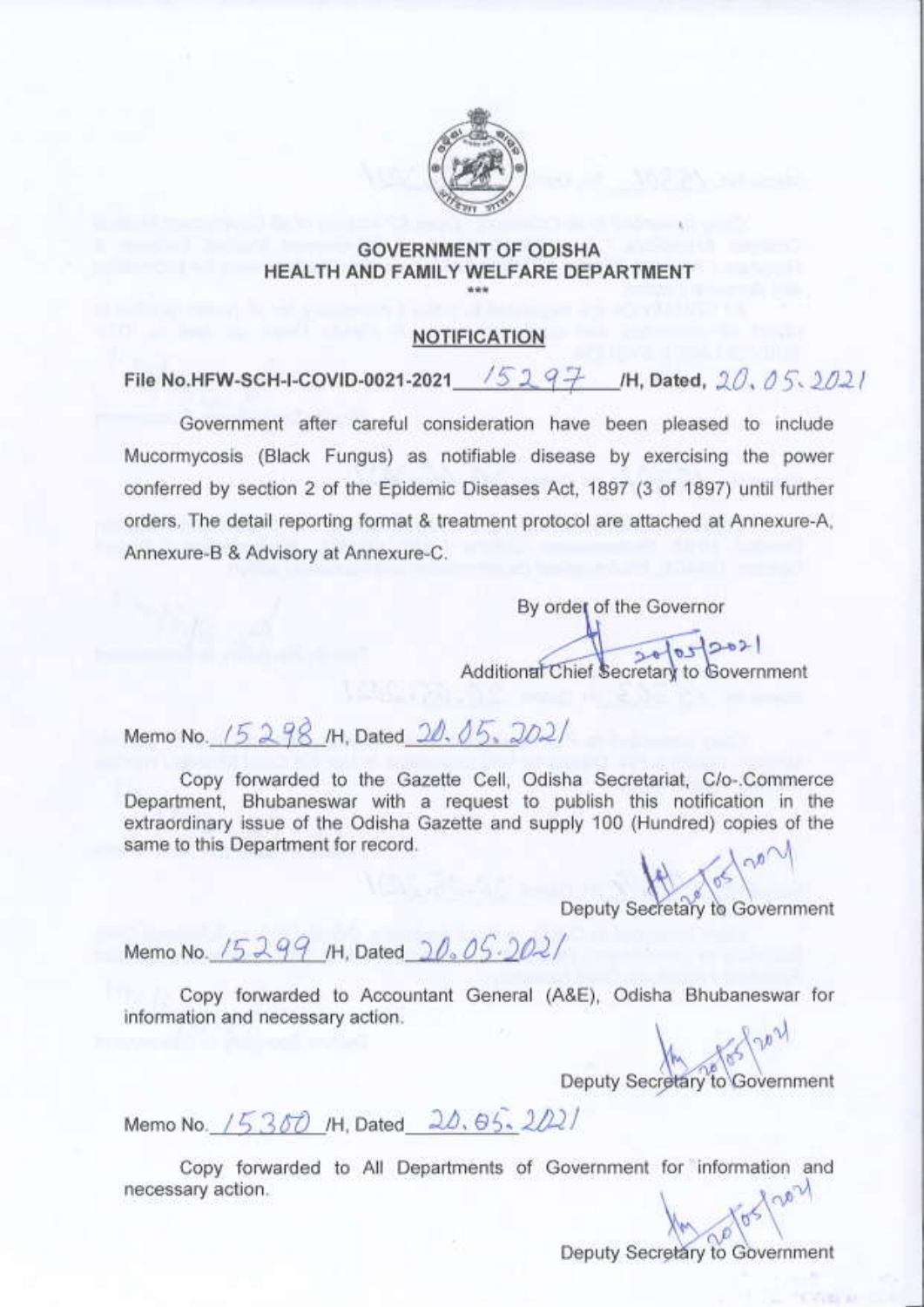Memo No. /530/ /H, Dated 20.05.002/

Copy forwarded to all Collectors / Dean & Principals of all Government Medical Colleges &Hospitals / Superintendents of all Government Medical Colleges & Hospitals / All CDM &PHOs / CMMO, BMC, Hospital, Bhubaneswar for information and necessary action.

All CDM&PHOs are requested to make it mandatory for all health facilities to report all suspected and confirmed cases to Health Deptt, as well to IDSP SURVEILLANCE SYSTEM.

Deputy Secretary to Government

Memo No. 15302 /H. Dated 20.05.2021

Copy forwarded to all Directors under Health & FW Department / Mission Director, NHM, Bhubaneswar, Odisha / MD, OSMCL, Bhubaneswar / Project Director, OSACS, Bhubaneswar for information and necessary action.

loorl 105 Deputy Secretary to Government

Memo No. /5303 /H. Dated 20.05.2021

Copy forwarded to P.S. to Hon'ble Chief Minister, Odisha / P.S. to Hon'ble Minister, Health & FW, Odisha for kind information of Hon'ble Chief Minister / Hon'ble Minister, Health & FW. pote 8

Deputy Secretary to Government

Memo No. 15304 /H, Dated 20-05-2021

Copy forwarded to O.S.D. to Chief Secretary, Odisha/ P.S. to Additional Chief Secretary to Government, Health & F.W. Department for kind information of Chief Secretary / Additional Chief Secretary.

OOU Deputy Secretary to Government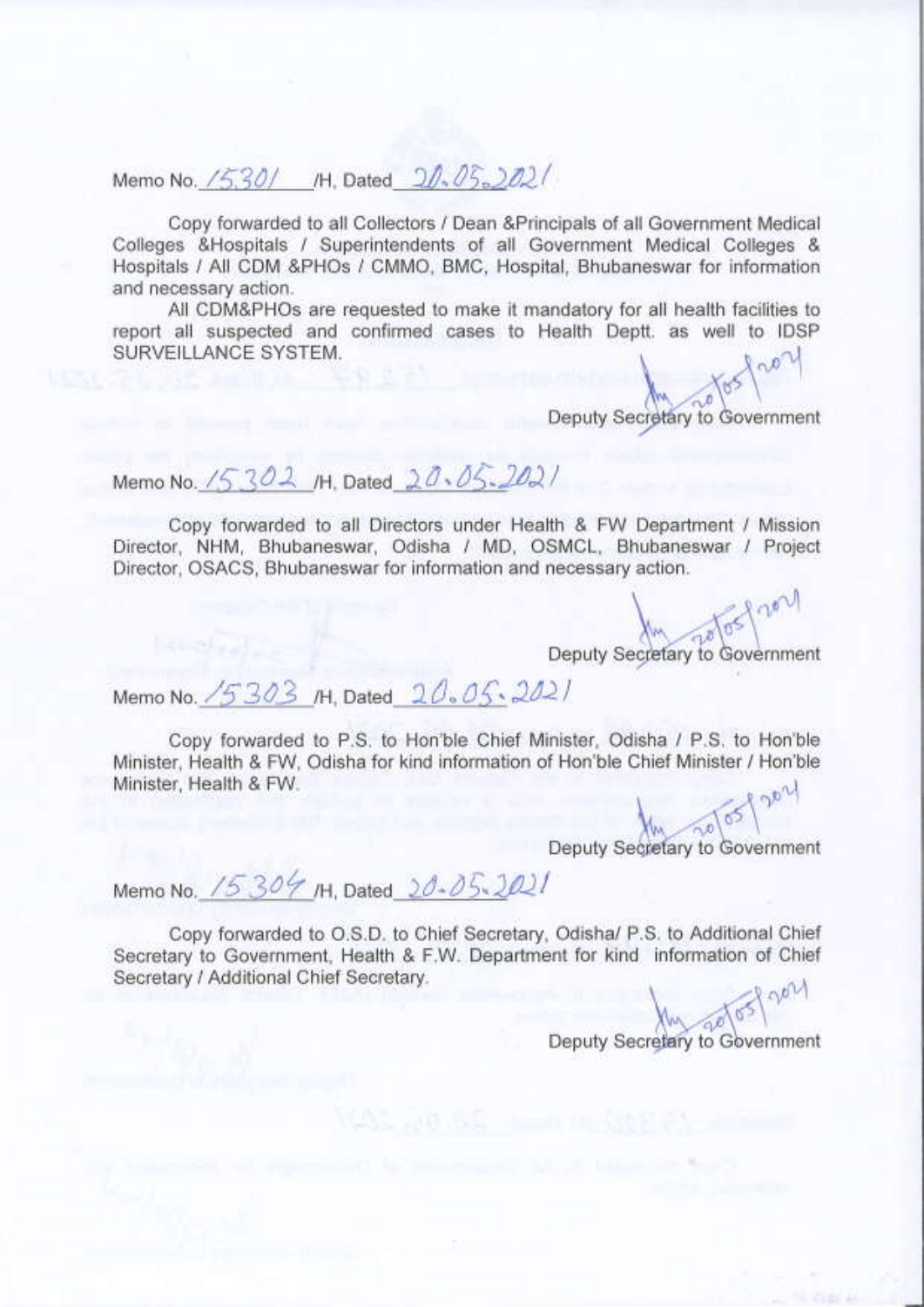Annexure - A

#### FORMAT for reporting of suspected case of Post- COVID Mucormycosis

(A) Patient profile

Name -

Present Address -

Age -

Gender-M/F

Permanent Address -

Occupation

Contact no. of Relative/Attendant

(B) Date of Covid19 positivity -

Home isolation/ Hospitalization/in ICU/ in Ventilator

(C) Previous Medication status in details (including administration of Antifungals like Voriconazole)

(D) Date of recovery from Covid19 -

(E) Co-morbidity associated/ Past H/o Illness if any (Uncontrolled DM/Diabetic Ketoacidosis/prolonged steroid therapy / long stay in ICU/ Acute or Chronic Renal Failure/ Organ or Cell Transplant/ Malignancies / Immuno-suppressive therapy / Hematological disorders/ Vasculitis / Neutropenia / any other etc.)

(F) Presenting signs & symptoms with duration

(G) Present clinical and other investigational finding Clinical-

Radiological-

Histopathological-

Microbiological-

(H) Present Treatment with Surgical intervention if any

(I) Status with referral if any

**Signature of treating Doctor** 

Signature of Head of the Institution

(Name of the Institution with seal)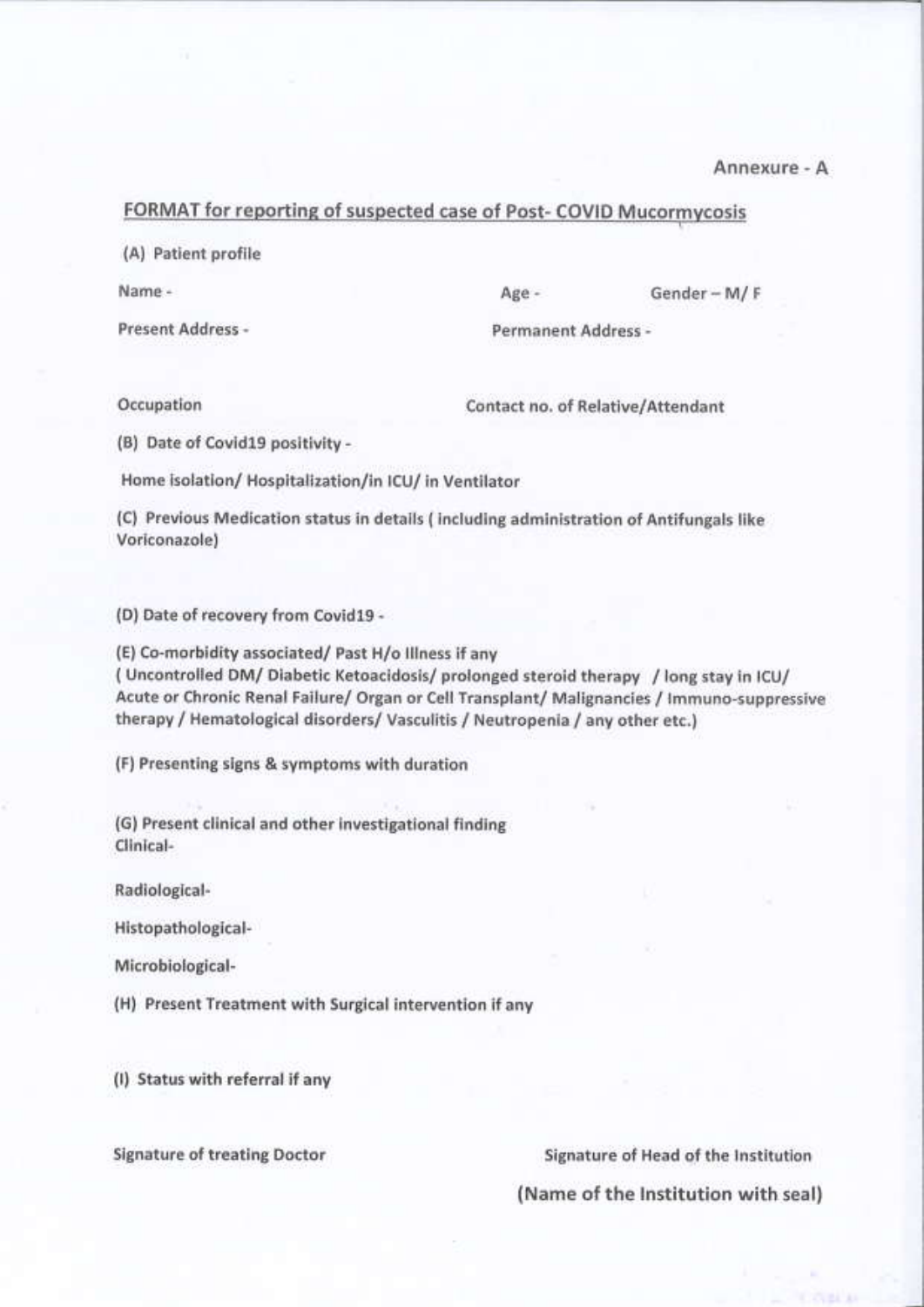### MANAGEMENT PROTOCOL FOR POST COVID MUCORMYCOSIS (BLACK FUNGUS)

Urgent measures for early diagnosis, management and prevention of Mucormycosis (Black Fungus) during COVID -19

There has been a surge of Mucormycosis cases in the State of Odisha associated with COVID-19. Mucormycosis is an Aggressive Angio-invasive fungal infection acquired primarily by inhalation of Sporangiospores and by trauma in immunocompromised hosts who have also suffered from COVID-19 recently.

#### **RISK FACTORS**

- Recent H/O Severe COVID -19 (< 6-Weeks)
- · Uncontrolled Diabetes, Chronic Granulomatus Diseases, Primary Immuno- Deficiency, Chronic Renal Failure.
- Prolonged use of Cortico-Steroids (> 3 weeks or high dose >1 week)
- Use of immunosuppressive drug like Tocilizumab and others
- · Prolonged ICU stay
- · Trauma, Burn, IV Drug abuses
- Voriconazole therapy, Desferioxamine therapy
- Contaminated Apparatus, Hospital linen, Dressing Materials & O2 supply system especially humidifiers and attachments

#### **TYPES**

#### ROCM (Rhino - Orbito Cerebral Mucormycosis)

- · Nasal stuffiness, Discharge, Epistaxis
- · Unilateral facial oedema
- Diplopia, Proptosis, Pain & Redness around eyes and nose.
- Restriction of eye movements
- · Palatal or Palpebral fistula
- Blackish discolouration over bridge of nose and palate
- · Prolonged fever, Toothache, loosening of teeth, cough
- · Altered mental status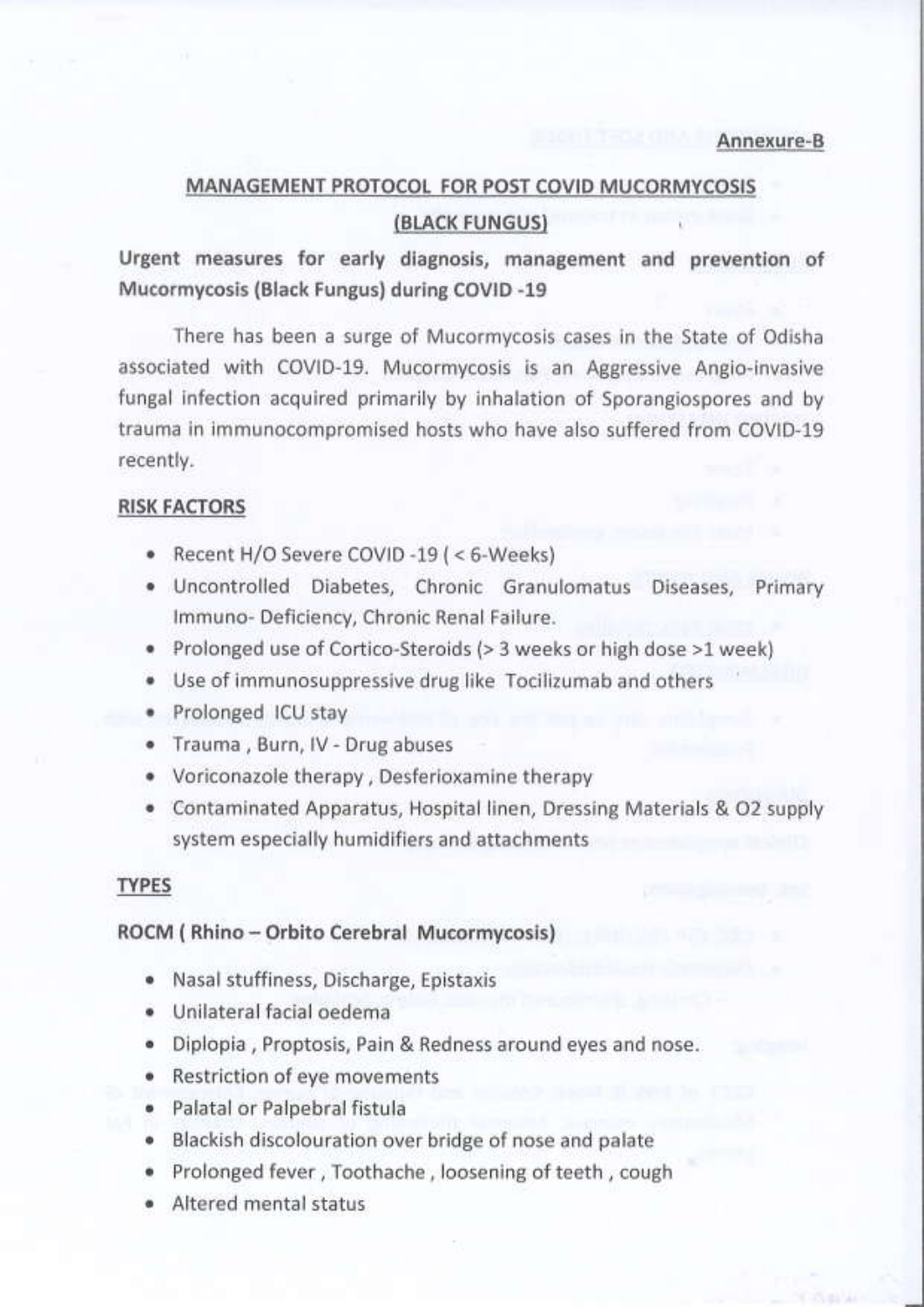#### **CUTANEOUS AND SOFT TISSUE**

- · Erythema
- · Black eschar at trauma/ puncture site

### PULMONARY

- · Fever
- · Non-productive cough
- · Progressive dyspnoea, Pleuritic chest pain

### **GASTRO INTESTINAL**

- · Fever
- · Bleeding
- Mass like lesion, perforation

### **BONES AND JOINTS**

· Local pain, cellulites

#### **DISSEMINATED**

· Symptoms vary as per the site of involvement mostly associated with Pneumonia

#### **DIAGNOSIS**

Clinical symptoms as per involvement of site

Lab. Investigation:

- CBC, ESR, FBS, HbA1, LFT, RFT, Electrolytes
- · Diagnostic Nasal Endoscopy
	- -- Crusting, discoloured mucosa, Debris, Scabbing

#### Imaging:

CECT of PNS & Nose: Erosion and thinning of bones, Enlargement of Masticatory muscles, Mucosal thickening of sinuses, changes in Fat planes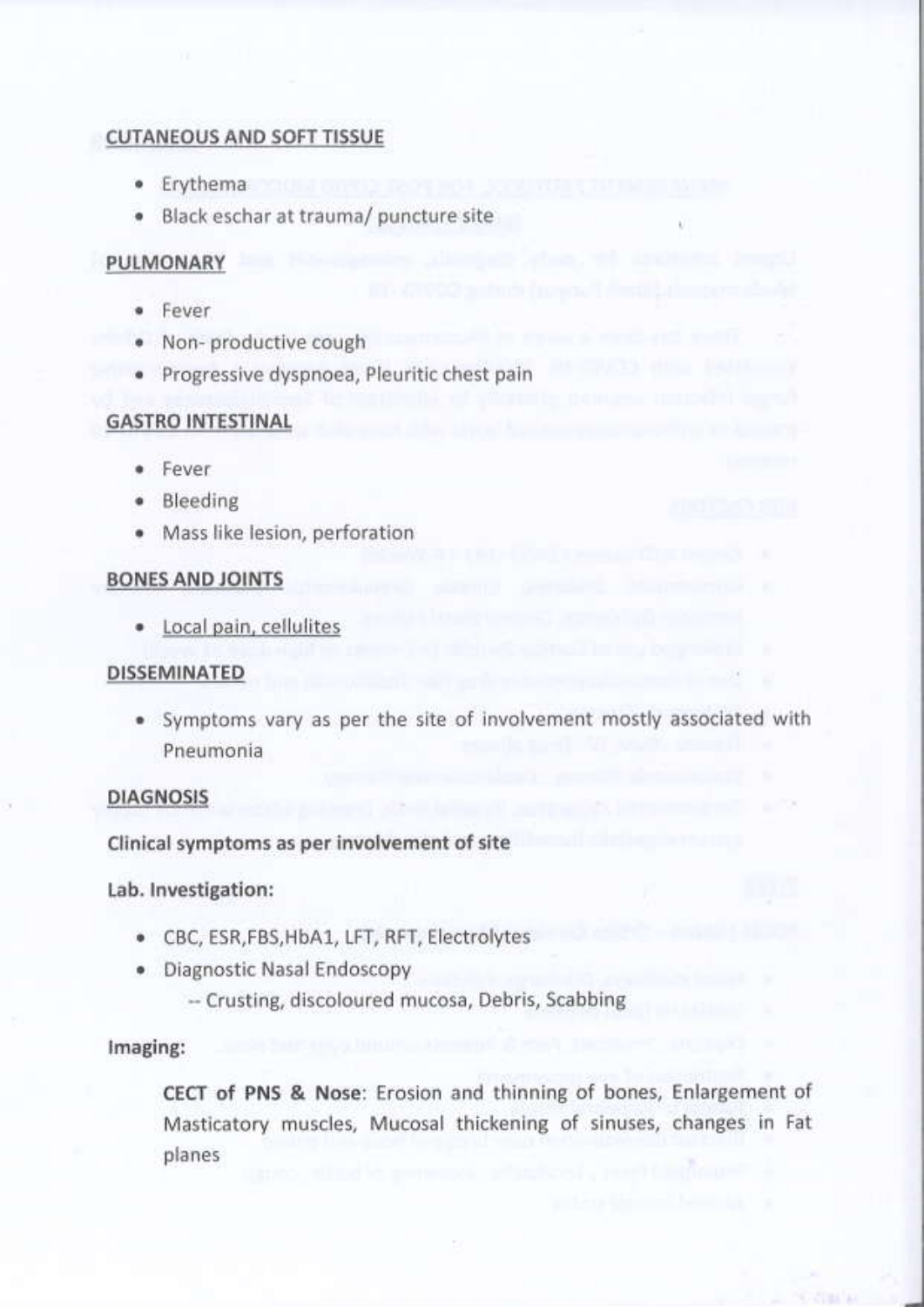CE MRI Brain / Orbit /Face: Optic neuritis, intra cranial involvement, intra-temporal fossa involvement

- KOH Staining / Microscopy (Sample in Normal Saline) Direct Microscopy using fluorescent brightener and Histopathology with special stain Non-Septate/Pauci-Septate ribbon like Hyphae & vessel occlusion
- . Histopathology (Sample in 10% formalin) Haemorrhagic infarction. Coagulation Necrosis, Angio- invasion, infiltration of Neutrophills, Perineural invasion
- Culture- Routine Media at 30 C and 37 C (Sample -Cotton white or Greyish Black Colony in NS)
- Avoid Sending swabs
- · Always tissue should be sent

### TREATMENT

Requires a team approach (ENT, Neurology, Pulmonary Medicine, Derma, Pathologist and Microbiologist, Intensivist, Surgeon-Maxillofacial/ Plastic)

Initial Treatment after confirmation- Inj. Amphotericin-B up to 14-21 days preferably Liposomal Amphotericin-B (Dose- 5 mg. per/kg/ day as slow iv infusion following the details protocol

Test dose: Inj. Amphotericin-B- 1 vial 50 mg to be diluted with 12 ml of the diluents and 0.25 ml (1 mg) of the solution made, to be mixed with 100 ml. Dextrose and to be infused in 30 minutes, Observe for fever and reaction ), in intra cranial invasion 10 mg per kg. per day

### Pre-hydration: 500 ml. NS over 30 minutes

To reduce the risk of renal toxicity and hypokallemia; 500 ml. Normal saline + 1 Amp(20 mmol KCL)

Therapeutic dose (5 mg. -10 mg/ kg/day Inj. Amphotericin-B in 500 ml D5 ith 10 units HIR over 3 hours ( to be covered in Black sheet)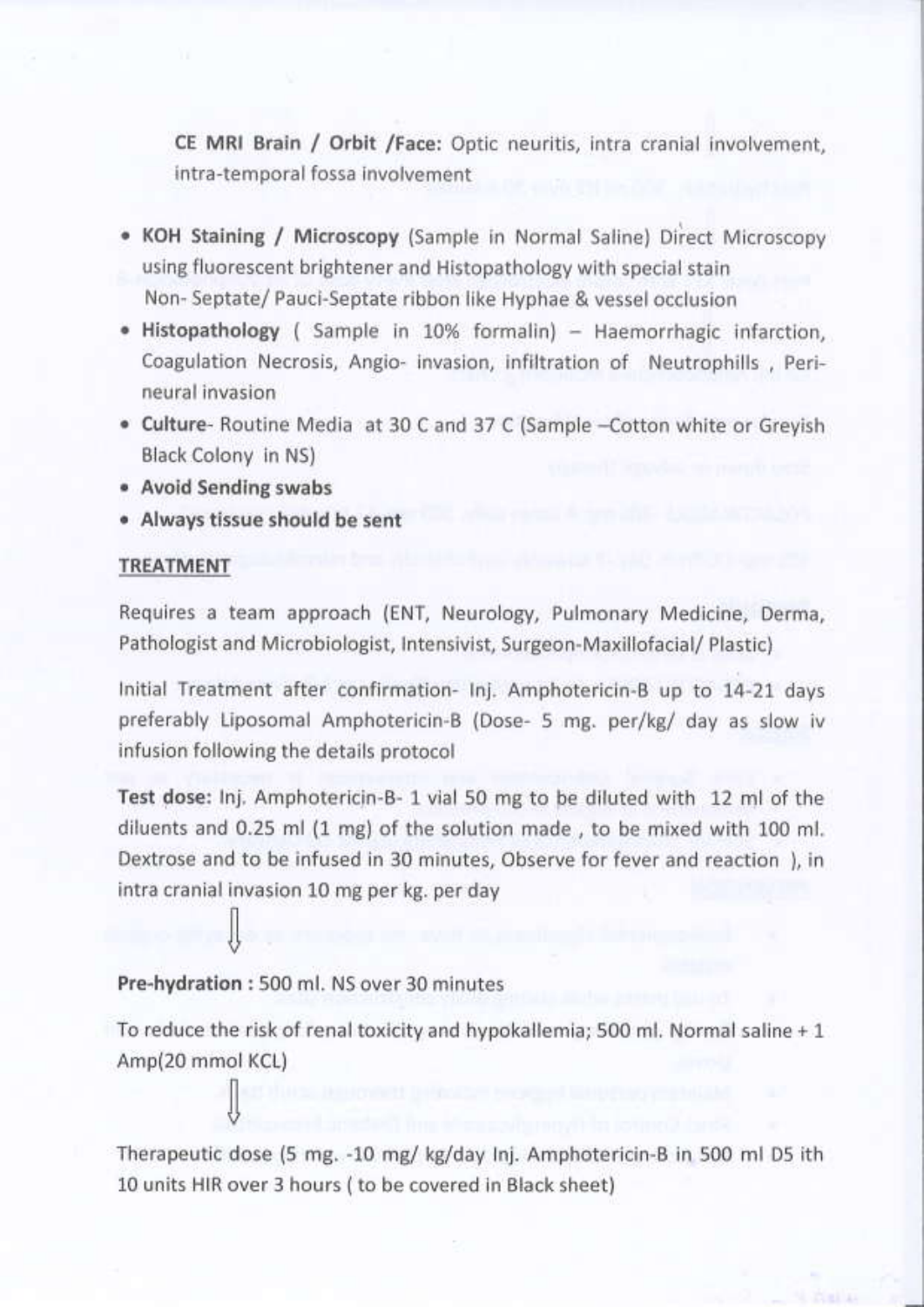Post hydration: 500 ml NS over 30 minutes

Post dose: KFT with Serum electrolytes after every dose of Inj. Amphotericin-B

Fill Inj. Amphotericin-B monitoring Chart

Regular monitoring of renal function

Step down or salvage therapy

POSACONAZOLE -200 mg. 4 times daily, 300 mg -12 hrly daily on Day -1.

300 mg- OD from Day -2 onwards until clinically and microbiologically clear.

### Paediatric

- · Dose is same for Amphotericin-B
- · POSACONAZOLE 18-24 mg/kg/day (Orally ) in 2-3 divided doses

#### Surgical

- . Early Surgical Debridement and intervention is necessary as per involvement of organs as per protocol
- SOP for Strict Adherence of Humidifiers use for O2 Delivery`

#### **PREVENTION**

- Environmental cleanliness to have no exposure to decaying organic matters
- To use masks while visiting dusty construction sites
- During gardening use shoes, long trousers, long sleeve shirts and gloves.
- Maintain personal hygiene including thorough scrub bath.
- Strict Control of Hyperglycaemia and Diabetic ketoacidosis
- Monitoring of Glucose in Covid-19 patient requiring steroid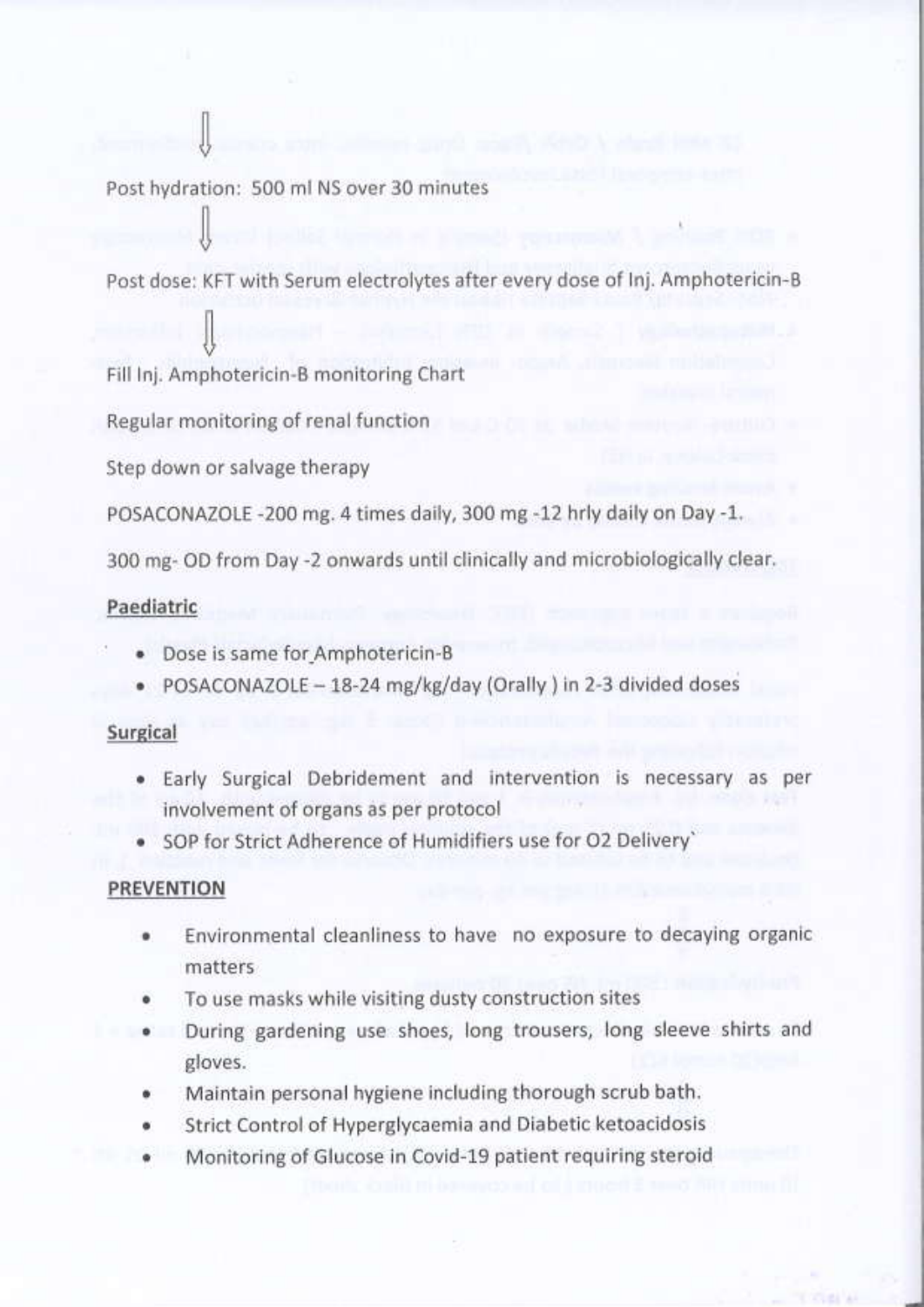- Optimal Steroid use- Right time of initiation, Right dose, Right ۰ duration (Short course)
- Antibiotics/ Anti-fungals only when indicated
- Monitoring and judicious use of O2 therapy. Strict protocol for infection prevention & control for Oxygen cylinders, Tubes, Cannulla/Mask and humidifiers as per Protocol.
- Regular cleaning / mopping of wards and ICU as per IPC protocol.

\*\*\*\*\*\*\*\*\*\*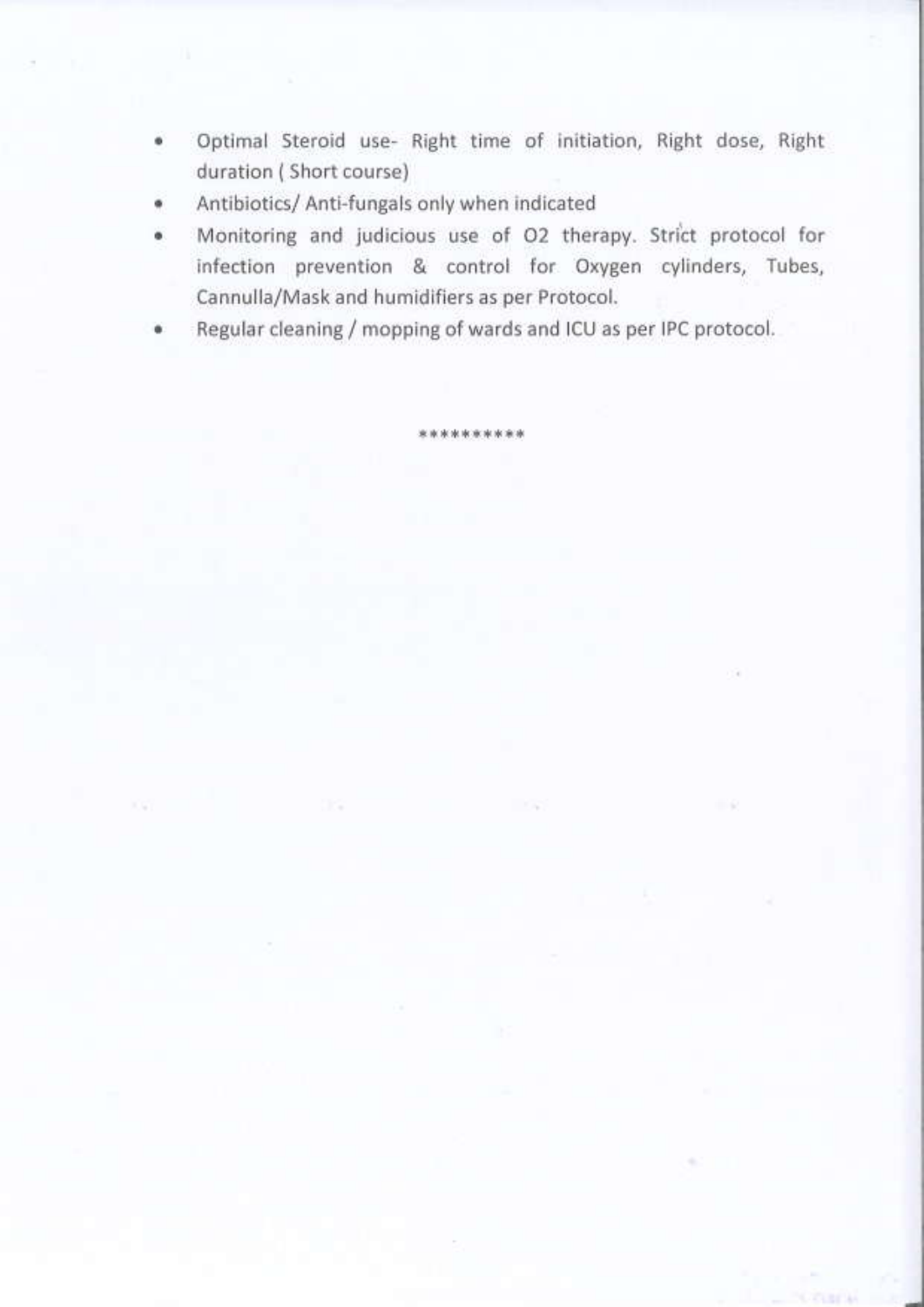Annexure - C



# **Evidence Based** Advisory in the Time of CoviD-19

## Screening, Diagnosis & Management of **Mucormycosis**

### Mucormycosis, if uncared for, may turn fatal



Mucormycosis is a fungal infection that mainly affects people who are on medication



Sinuses or lungs of such individuals get affected after fungal spores are inhaled



This can lead to serious disease with warning sign & symptoms as follows:

Pain and redness around eyes and/or nose

Fever

**Bloody vomits** Altered mental status

Shortness of breath

**Headache** 

Coughing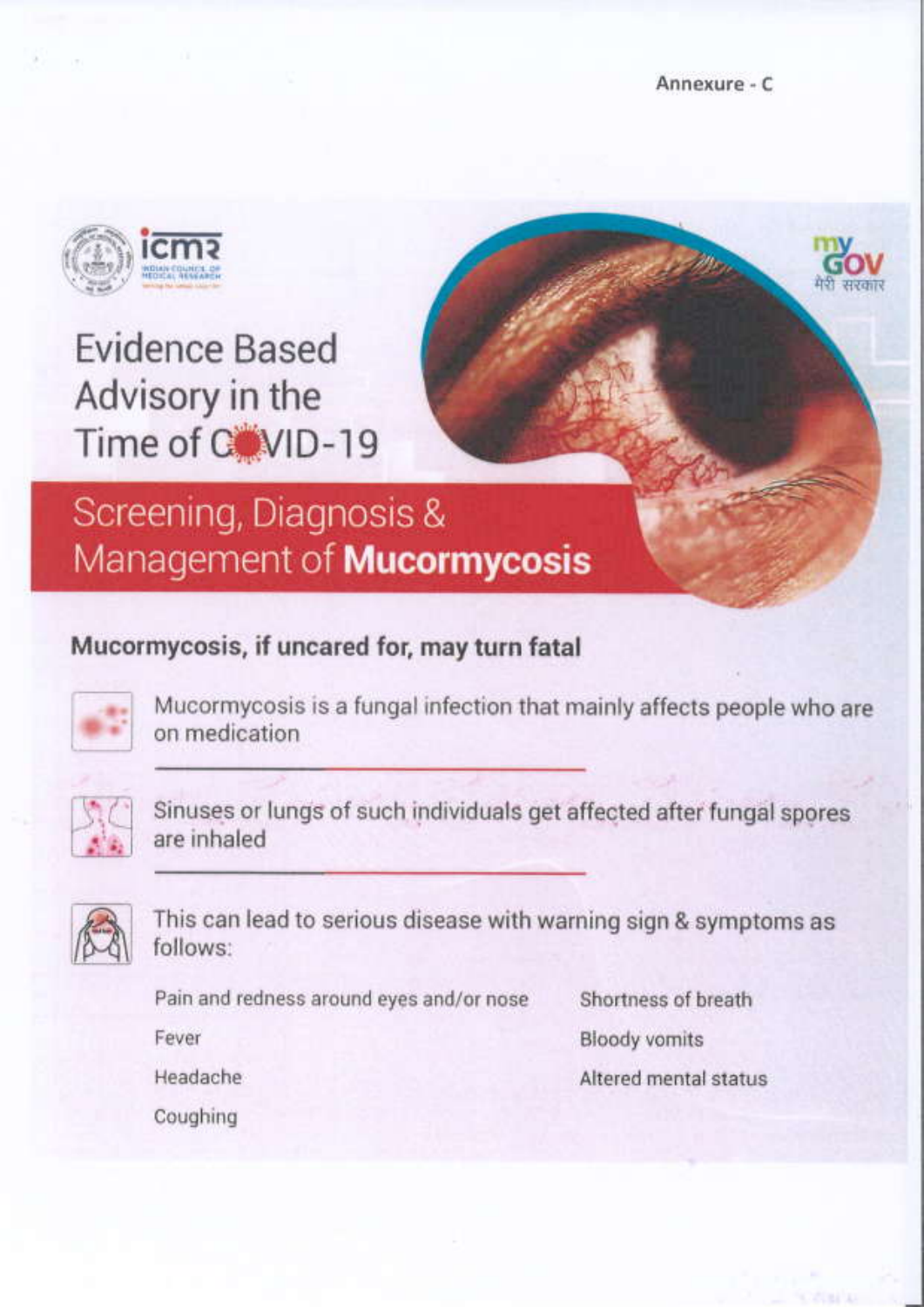

# Screening, Diagnosis & Management of **Mucormycosis**

### **What Predisposes**



Uncontrolled diabetes mellitus



Immunosuppression by steroids



Prolonged ICU stay



Co-morbidities - post transplant/malignancy



Voriconazole therapy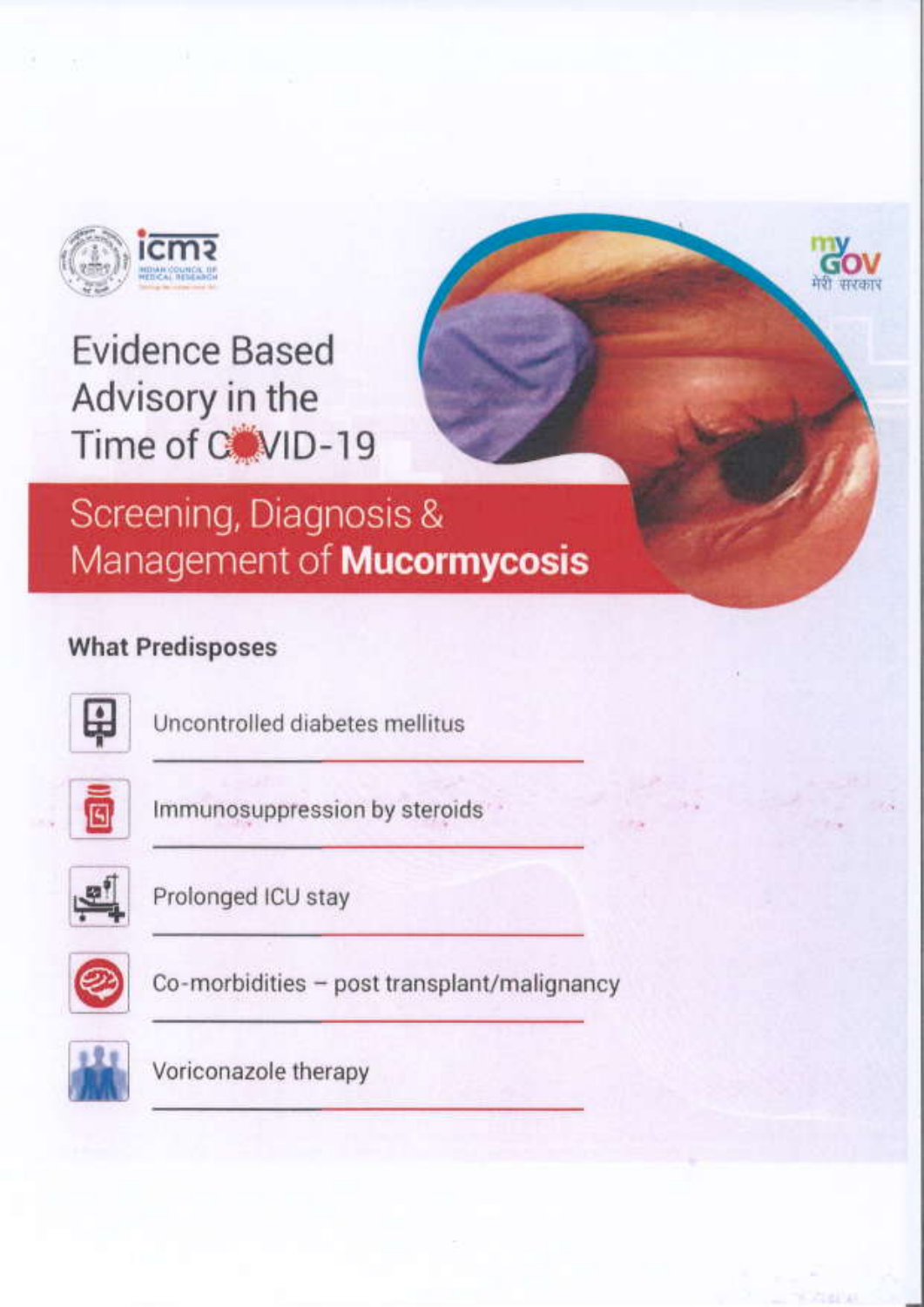

## Screening, Diagnosis & Management of **Mucormycosis**

### **How to Prevent**



Use masks if you are visiting dusty construction sites



Wear shoes, long trousers, long sleeve shirts and gloves while handling soil (gardening), moss or manure



Maintain personal hygiene including thorough scrub bath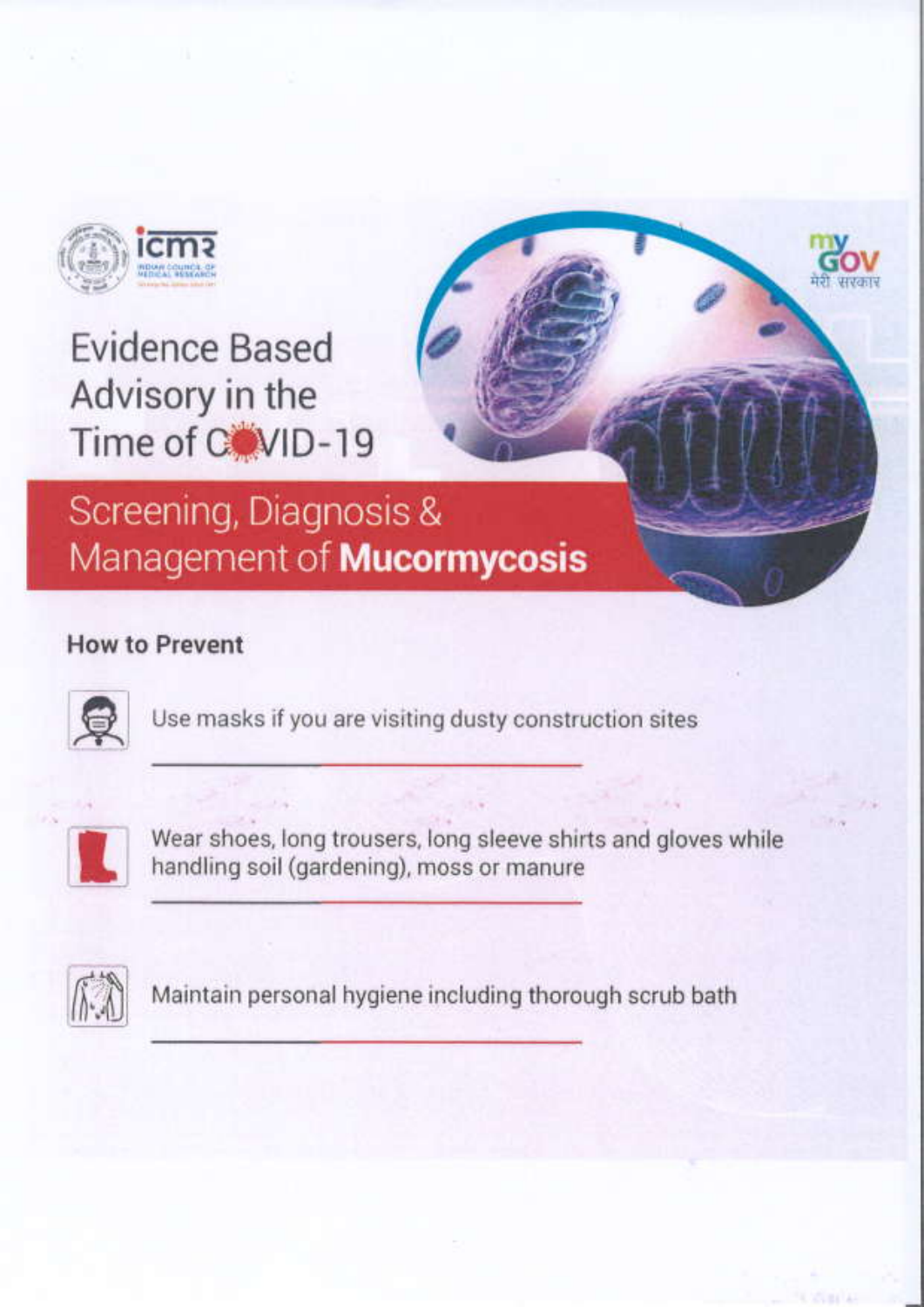

# Screening, Diagnosis & Management of **Mucormycosis**

### When to Suspect (1/2)

(in COVID-19 patients, diabetics or immunosuppressed individuals)



Sinusitis - nasal blockade or congestion, nasal discharge (blackish/bloody), local pain on the cheek bone



One-sided facial pain, numbness or swelling



Blackish discoloration over bridge of nose/palate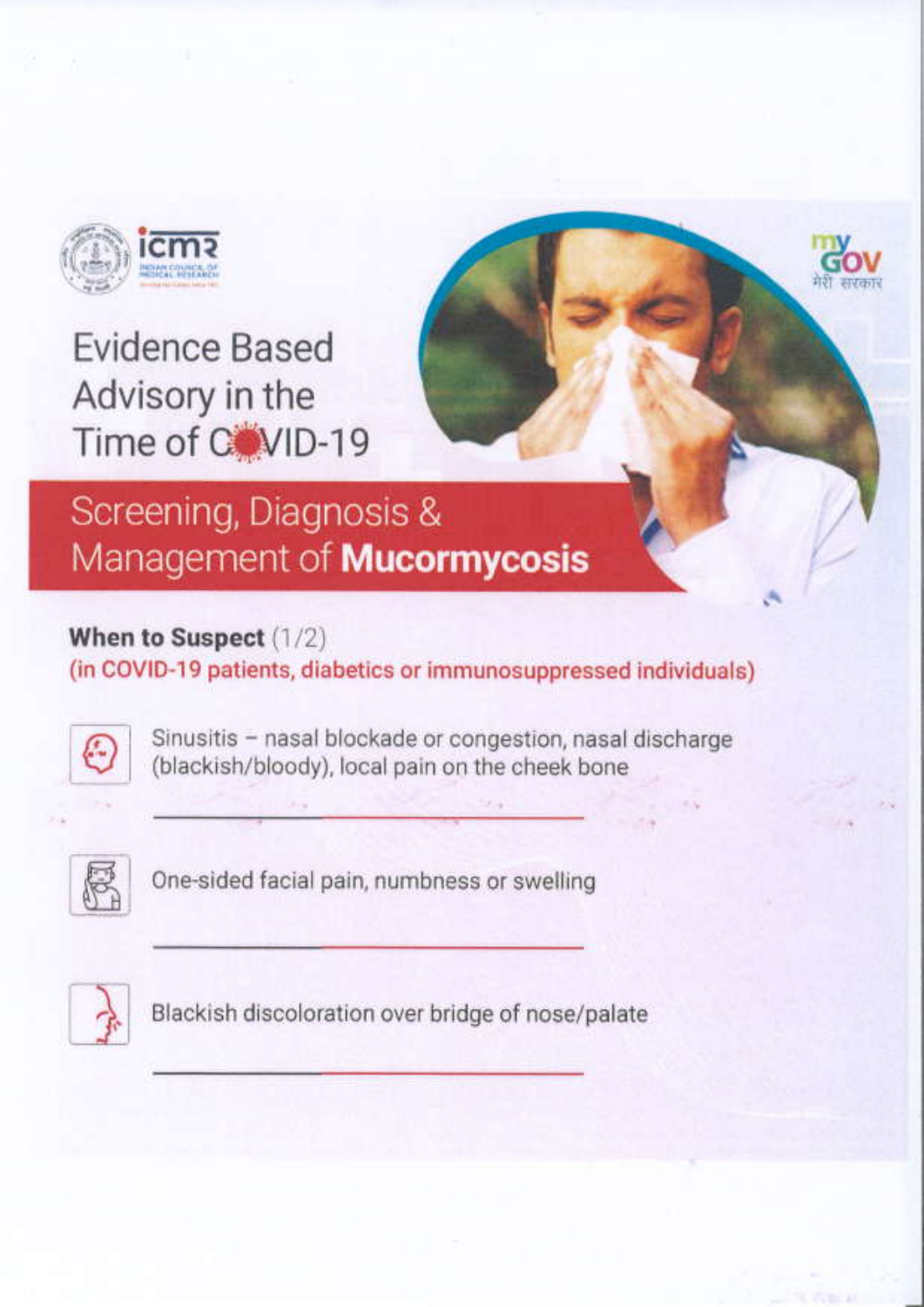

# Screening, Diagnosis & Management of **Mucormycosis**

### When to Suspect (2/2)

(in COVID-19 patients, diabetics or immunosuppressed individuals)



Toothache, loosening of teeth, jaw involvement



Blurred or double vision with pain; fever, skin lesion; thrombosis & necrosis (eschar)



Chest pain, pleural effusion, haemoptysis, worsening of respiratory symptoms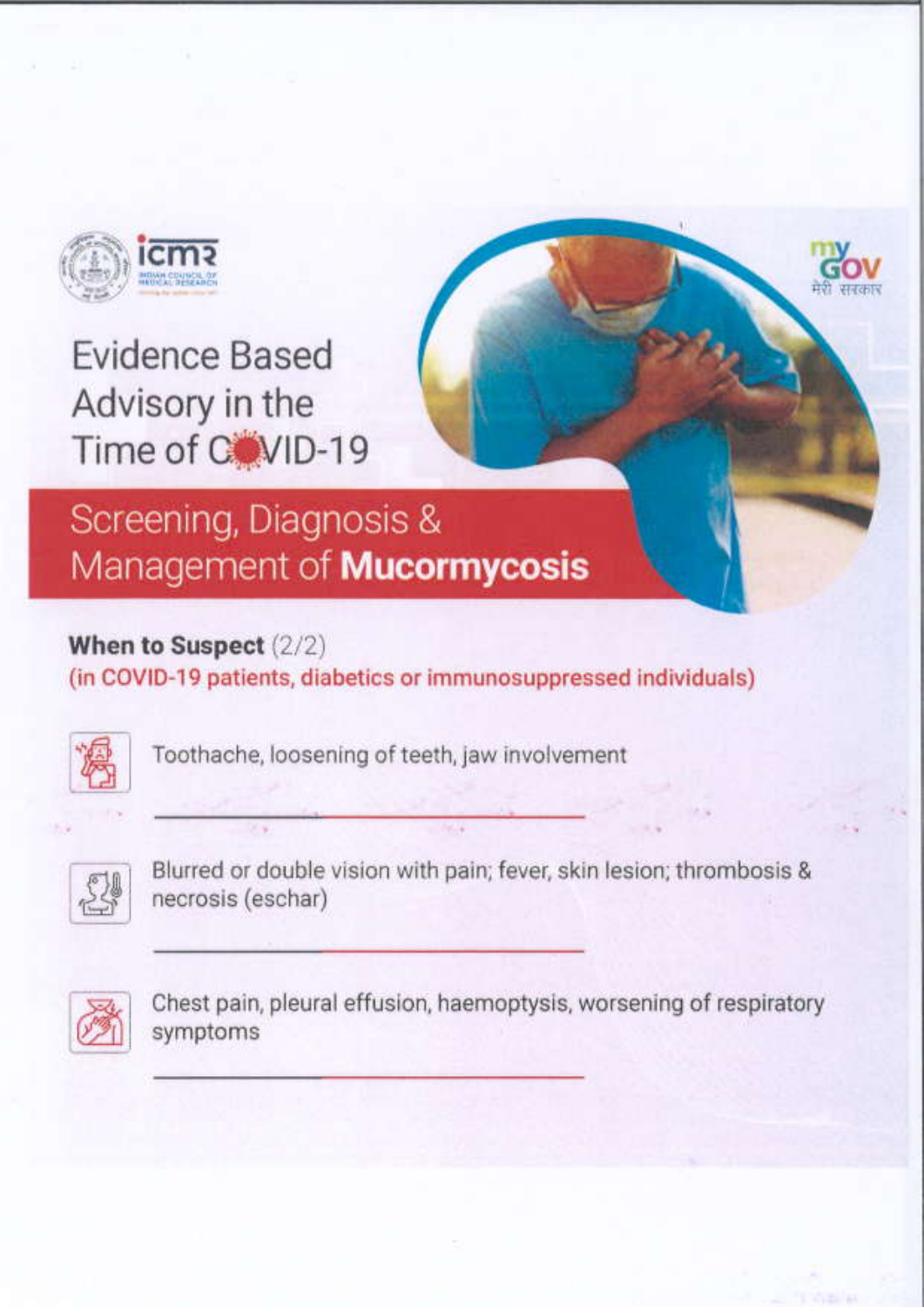

Screening, Diagnosis & Management of **Mucormycosis** 

### Dos



Control hyperglycemia



Monitor blood glucose level post COVID-19 discharge and also in diabetics

-Blood sugar Level



Use steroid judiciously - correct timing, correct dose and duration



Use clean, sterile water for humidifiers during oxygen therapy



Use antibiotics/antifungals judiciously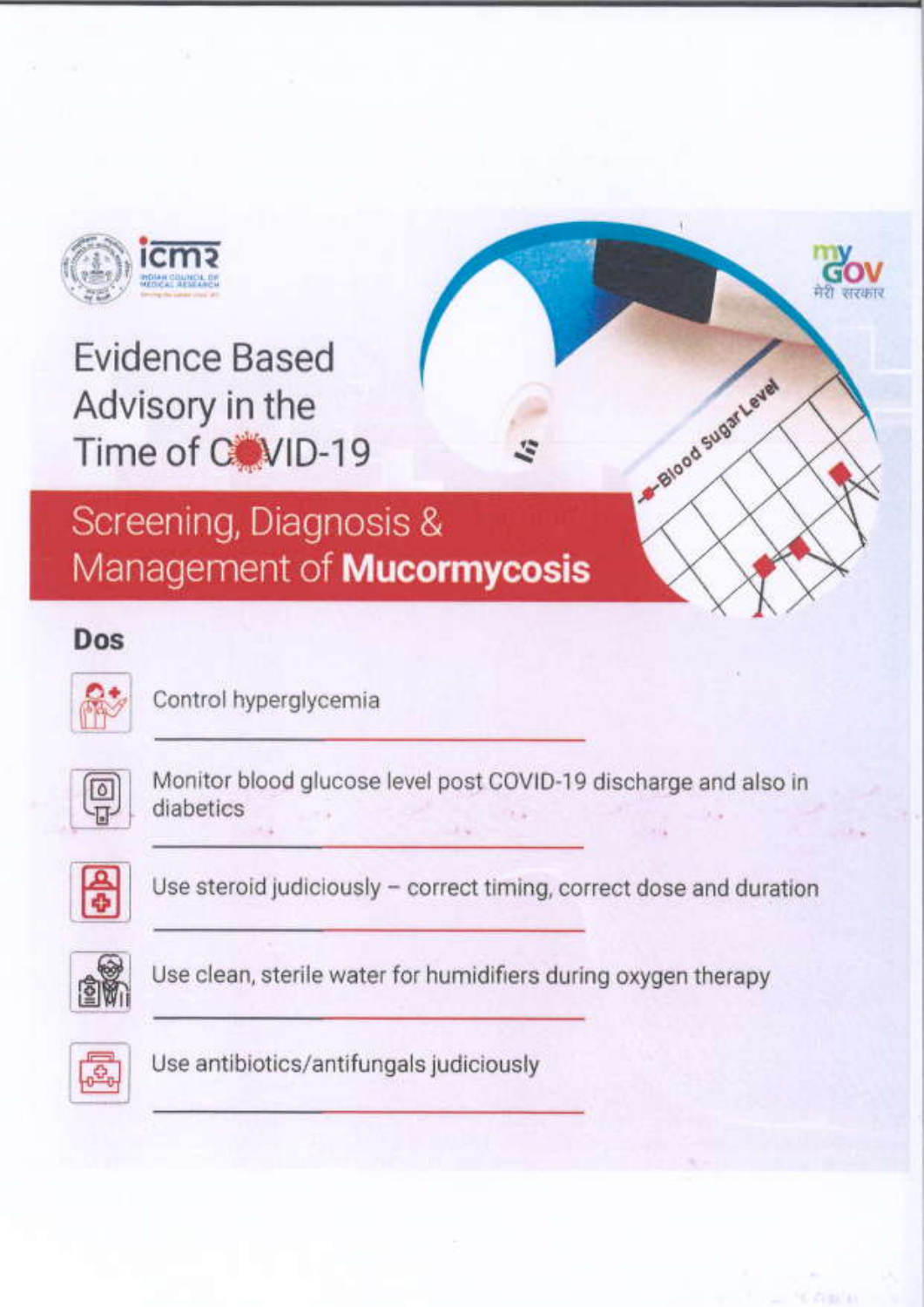

## Screening, Diagnosis & Management of **Mucormycosis**

### Don'ts



Do not miss warning signs and symptoms



Do not consider all the cases with blocked nose as cases of bacterial sinusitis, particularly in the context of immunosuppression and/or. COVID-19 patients on immunomodulators



Do not hesitate to seek aggressive investigations, as appropriate (KOH staining & microscopy, culture, MALDITOF), for detecting fungal etiology



Do not lose crucial time to initiate treatment for mucormycosis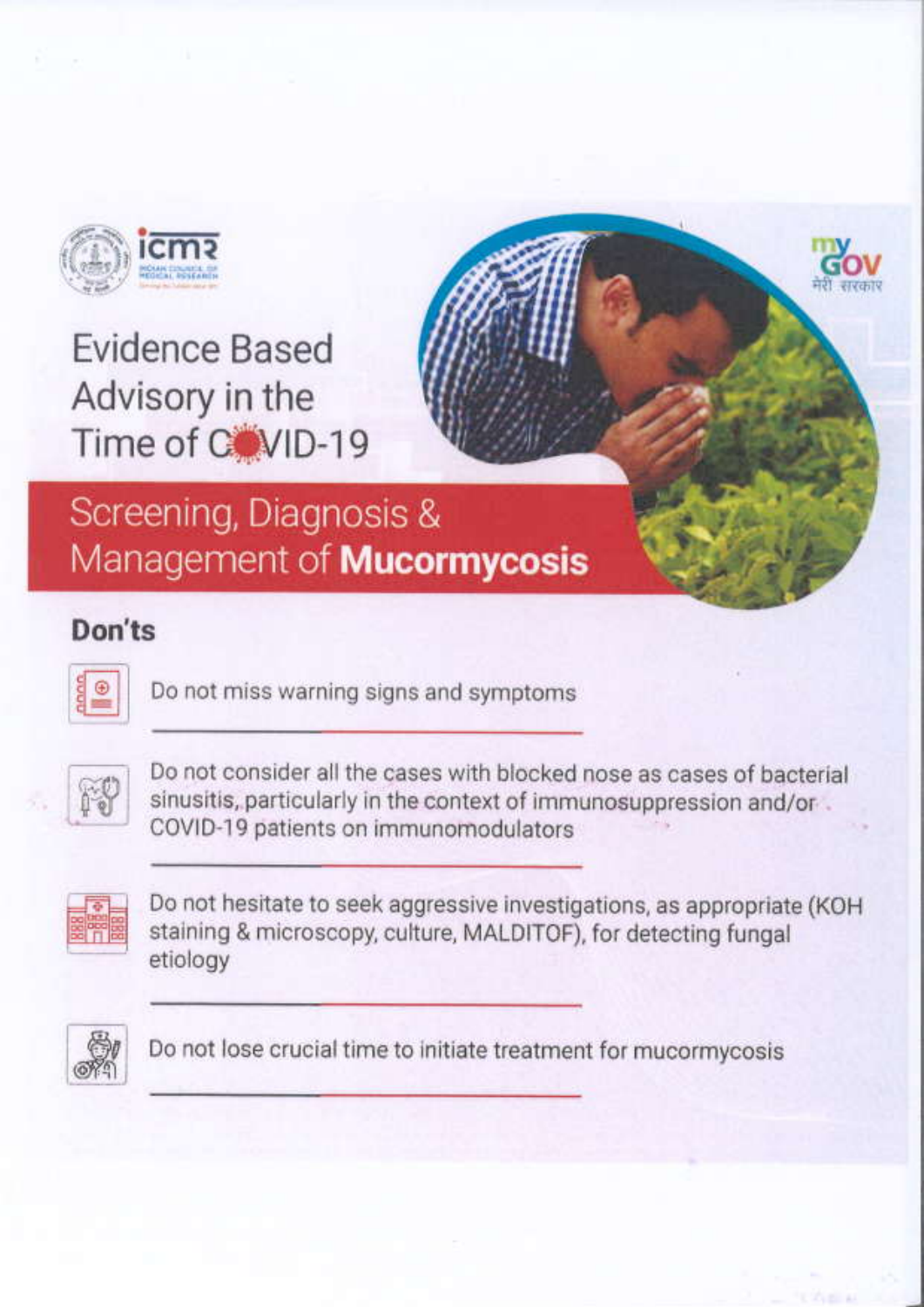

## Screening, Diagnosis & Management of **Mucormycosis**

### How to Manage (1/2)



Control diabetes and diabetic ketoacidosis



Reduce steroids (if patient is still on) with aim to discontinue rapidly

98,



No antifungal prophylaxis needed